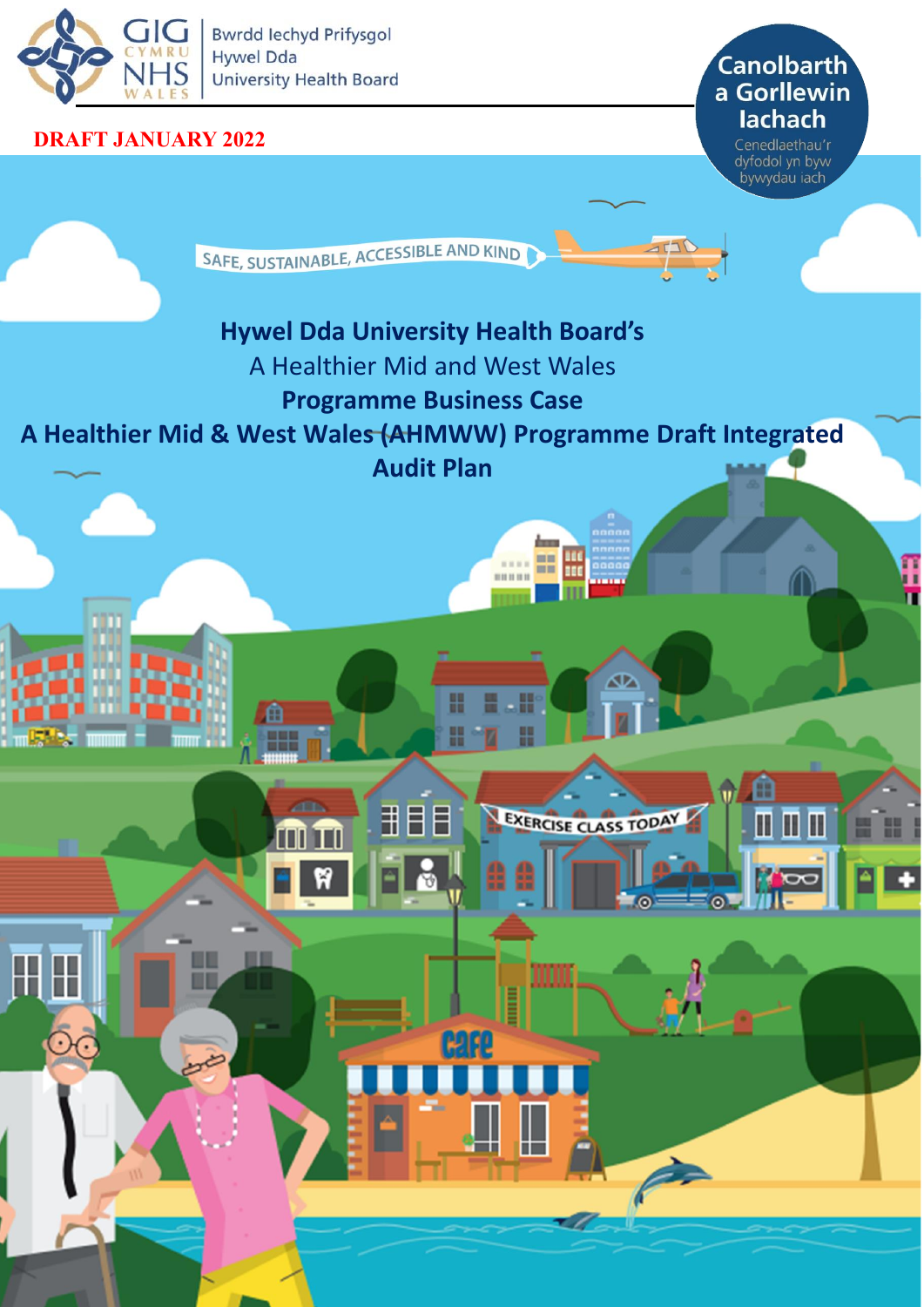|    | Contents |                                               |                |
|----|----------|-----------------------------------------------|----------------|
| 1. |          | Introduction and Background                   | $\overline{4}$ |
| 2. |          | Audit Strategy for Major Programmes/ Projects | $\overline{4}$ |
|    | 2.1      | <b>Previously Agreed Actions</b>              | 5              |
|    | 2.2      | Programme/ Project Assurance                  | 5              |
|    | 2.3      | Attendance of Key Meetings                    | 6              |
|    | 2.4      | Ad-hoc Management Advice                      | 6              |
| 3  |          | Outputs                                       | 6              |
| 4  |          | Conclusion                                    | 6              |
| 5  |          | Recommendation                                | 8              |
|    |          |                                               |                |

Appendix A – Integrated Audit Plan Appendix B – Assurance Opinion



Audit and Assurance Services conform with all Public Sector Internal Audit Standards as validated through the external quality assessment undertaken by the Institute of Internal Auditors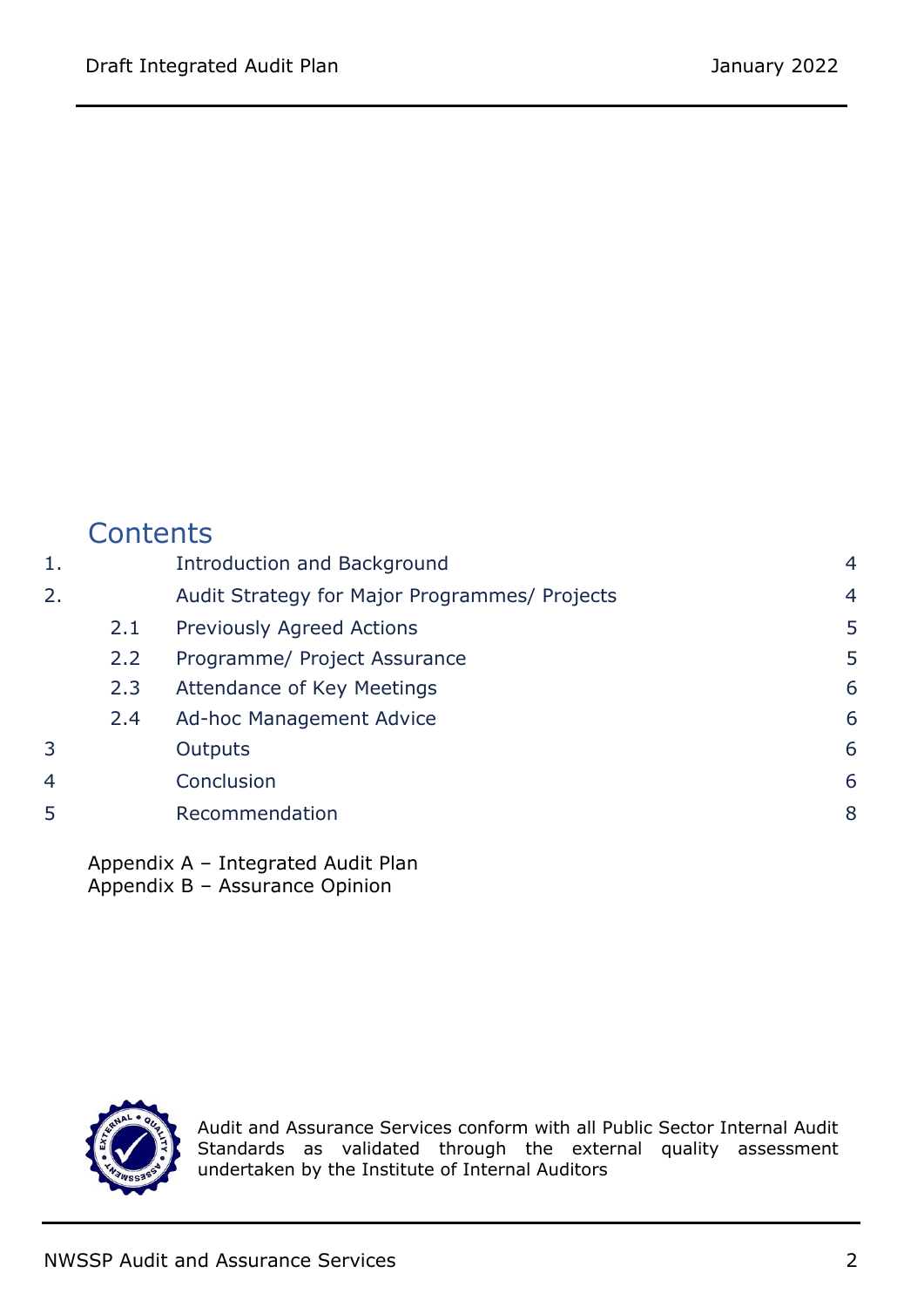#### Please note

This audit brief has been prepared for internal use only. Audit & Assurance Services reports are prepared, in accordance with the Service Strategy and Terms of Reference, approved by the Audit Committee.

<span id="page-2-0"></span>Audit reports are prepared by the staff of the NHS Wales Shared Services Partnership – Audit and Assurance Services, and addressed to Independent Members or officers including those designated as Accountable Officer. They are prepared for the sole use of the Hywel Dda University Health Board and no responsibility is taken by the Audit and Assurance Services Internal Auditors to any director or officer in their individual capacity, or to any third party.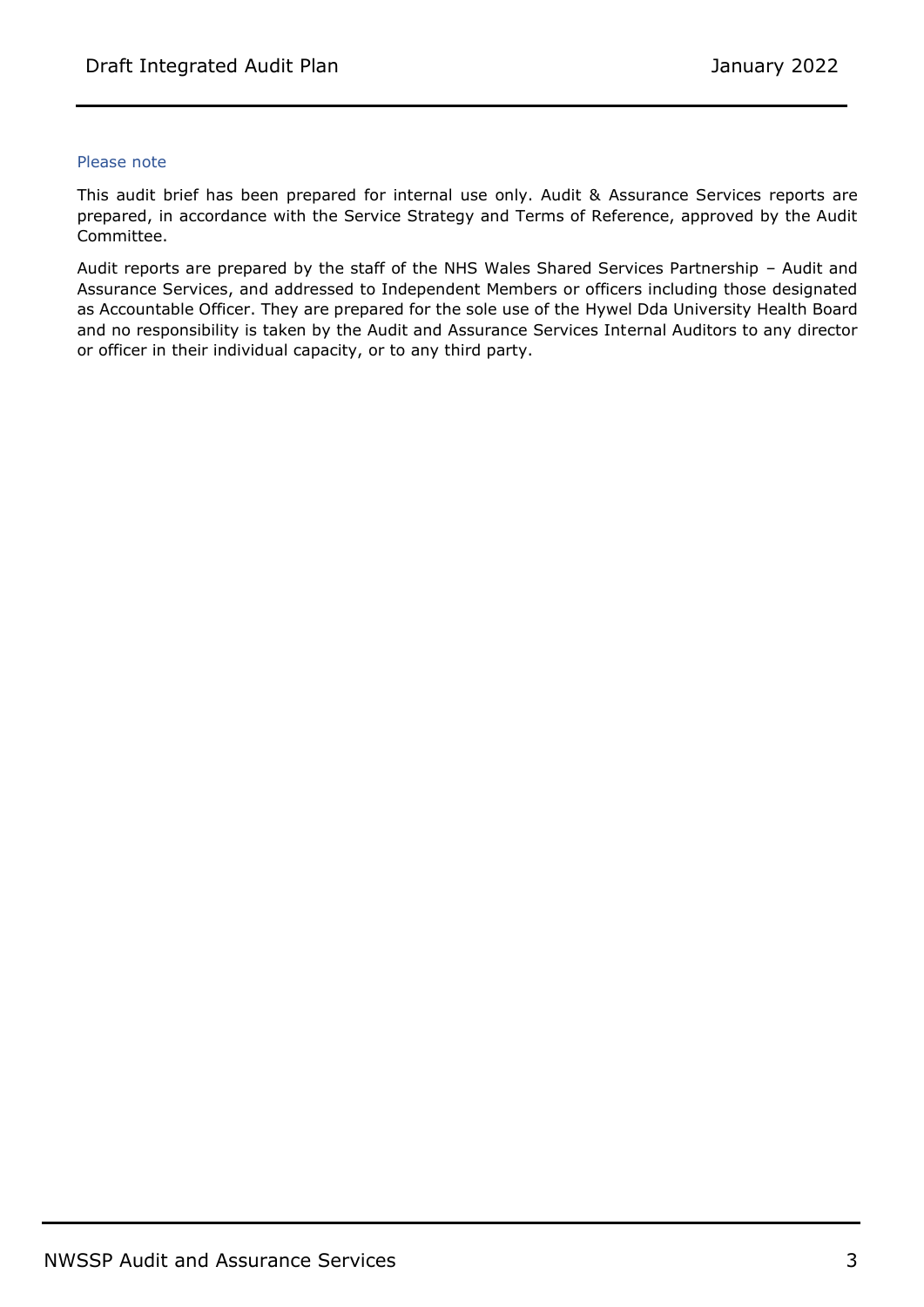## 1. Introduction and Background

The UHB has developed and launched its health and care strategy for current and future generations entitled 'A Healthier Mid & West Wales' (AHMWW). Work is currently ongoing to conclude a supporting Programme Business Case outlining the approach to delivering change, the timeline provided was as follows:



In preparing the Programme Business Case, UHB Management has requested support in the development of an integrated audit plan (IAP) for the programme. Distinct IAP's will be required for the individual projects arising from the agreed programme. These will be developed in accordance with their respective business case development timetables.

## <span id="page-3-0"></span>2. Audit Strategy for Major Programmes/ Projects

The UHB recognises the requirement for strong internal controls and effective risk management for capital projects, which is reinforced, in this instance, by the size, value, complexity and strategic importance of the AMHWW programme.

Concerns relating to public sector project performance have been prevalent for a number of years, with, for example, the Chartered Institute of Public Finance and Accountancy highlighting the top-level risks impacting on the ability to achieve original objectives. HM Government, HM Treasury and the Welsh Government have accordingly sought to strengthen and co-ordinate internal and external assurance requirements.

Consequently, the Welsh Government requires an Integrated Assurance and Approval Plan at each stage of the business case process (further details on the above can be found at **appendix A**). The organisation is required to outline the various formalised assurance mechanisms proposed (e.g. internal audit, Gateway reviews, functional reviews etc.) and the timing of each.

Welsh Government has also agreed the principle that associated internal audit fees can be included within the capital costs of corresponding business cases.

At the current stage of the programme, this draft document sets out the outline risk-based audit strategy for the duration of the programme. The proposal has been drafted in compliance with the Public Sector Internal Audit Standards. The integrated audit plan will need to be updated at key business case approval stages to reflect changes in e.g. risks, cost profiles and programme delivery plans.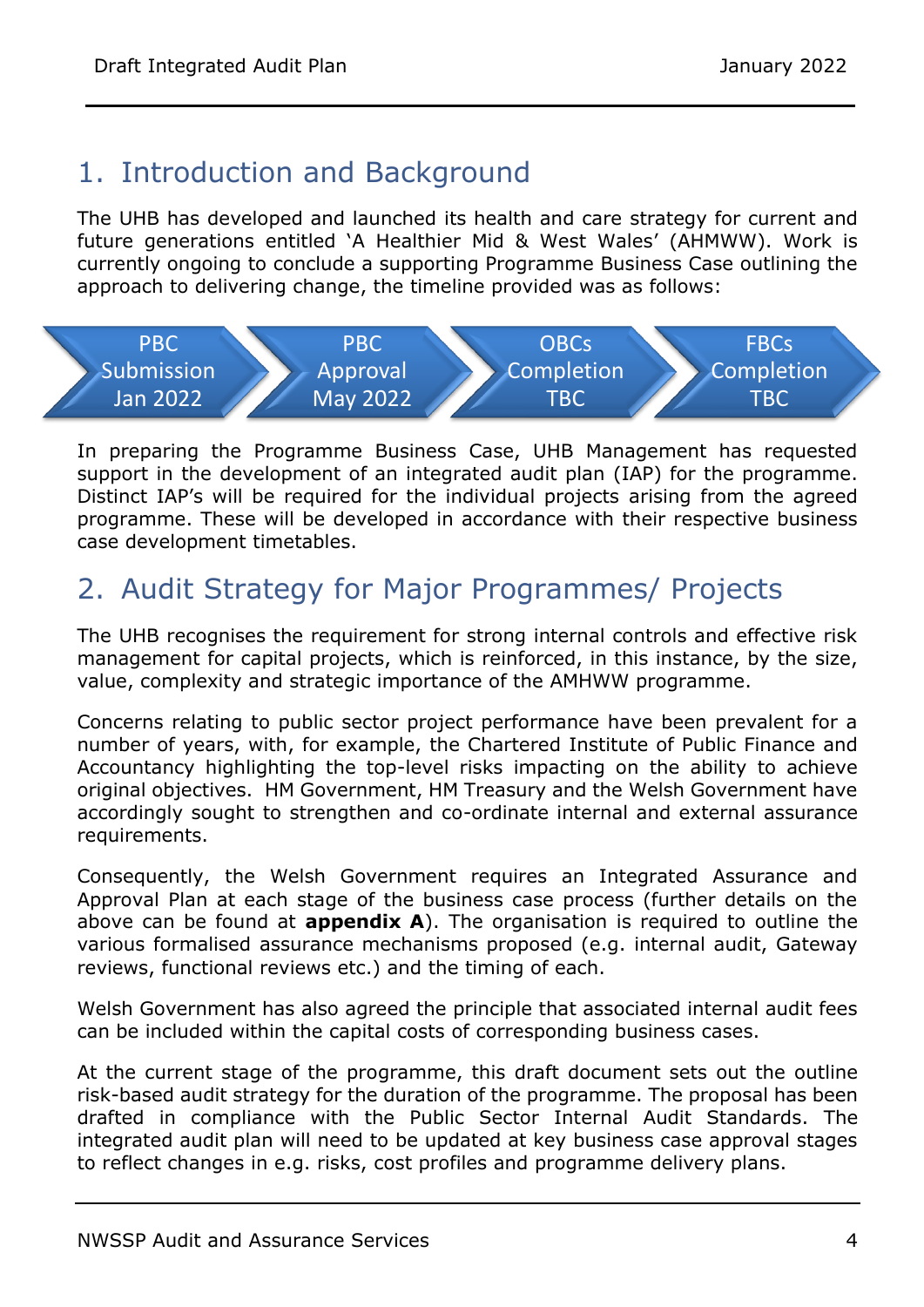The requirement has been developed based on our audit resourcing model and our experience of major project audits to determine an appropriate audit strategy for the duration of the programme.

Applying our standard governance-based audit assessment methodology; the AHMWW has been identified as a high priority, due to its significant cost, corporate importance and political materiality.

As such, the audit programme has been developed to reflect this assessment. A full risk assessment has been undertaken of a long-list of potential areas of coverage, and the audit plan includes only those areas prioritised for review.

<span id="page-4-0"></span>The proposal includes a range of services that, when combined, provide a balanced programme for the client to achieve the desired level of assurance.

## 2.1 Previously Agreed Actions

A separate provision has been provided to follow-up previously agreed management action. It is suggested that this follow-up work should be completed annually prior to the determination of the year-end Head of Internal Audit opinion, to inform the opinion and the audit committee on positive mitigating action taken in-year to address issues raised.

#### <span id="page-4-1"></span>2.2 Programme/ Project Assurance

In determining the provision, consideration has been given to differentiating between the regular periodic audit reviews and the 'one-off' functional/ technical assurance exercises. Our intention is for it to be applied as follows:

- Review of general activities that are on-going throughout the delivery of the programme e.g. governance, management and control arrangements, risk management, monitoring and reporting etc. to ensure they remain relevant, appropriate, and robust reflecting the current stage of the project.
- An audit report specifying the level of assurance will be produced for the attention of the Audit Committee confirming the outcome of the reviews.
- Where specific activities, outputs or junctures have been identified for specific focus (e.g. appointment of external agents/key procurement advisers, target cost preparation, Full Business Case), the intention is that the work will be pro-active – completed in a timely fashion to inform the outcome.
- The report/output will be produced for management attention only, to allow corrective action to be taken, and subsequently presented to the Project Board for noting. The Audit Committee will receive regular updates on the progress to deliver these assignments as part of the more general Audit Progress Report and may have access to any detail it requires.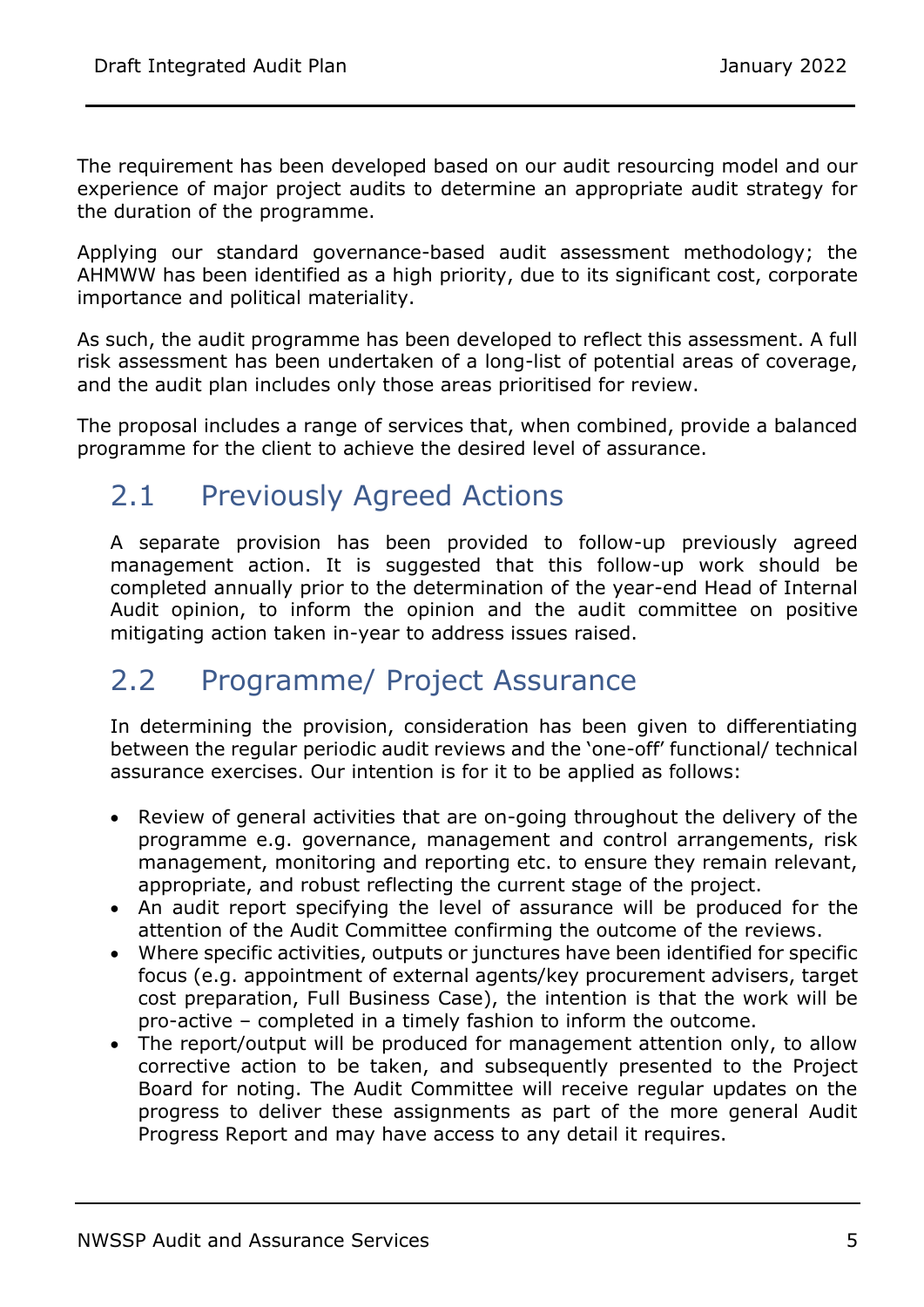## <span id="page-5-0"></span>2.3 Attendance of Key Meetings

Observer status is afforded to individuals, who are not members of the project, to give them an ability to participate at meetings.

Observers may be limited to listening and taking notes; but equally they can be asked to provide advice on the proposals tabled by others at meetings. The benefit of such an arrangement is the ability to obtain proactive and independent expert advice/ guidance during key discussions - avoiding the need to defer issues whilst this advice is sought.

As applied at other major projects in NHS Wales, it is therefore proposed that audit be afforded observer status at certain key meetings.

The observer status will be discharged in accordance with Public Sector Internal Audit Standards.

Note: Individuals with observer status cannot table their own resolutions and are not part of the decision-making function of the meeting (i.e. decisions can only be made by the members of the meeting). Equally it is important to remember that the presence of audit at the Project Board does not absolve management of its responsibilities.

## <span id="page-5-1"></span>2.4 Ad-hoc Management Advice

A provision has been made for ad-hoc management advice. The provision is intended to be used at the discretion and for the benefit of management – although audit will need to consider each request against Public Sector Internal Audit Standards and the NWSSP: A&A consulting protocol prior to acceptance.

#### <span id="page-5-2"></span>3 Outputs

The plan at Appendix A outlines that a mix of audit reports and non opinion assurance elements will be targeted in the year. These will be shared with management for consideration/ implementation and reported to the Lead Executive (SRO) and Audit Committee as appropriate.

Noting the impact of Covid-19, the delivery of the integrated audit plan may include an increased element of remote working.

#### <span id="page-5-3"></span>4 Conclusion

Noting that work on the Outline Business Cases are planned to commence in 2022/23 – **Appendix A** contains an audit plan with an associated fee developed for inclusion at the Programme Business Case.

Upon completion of the respective Outline Business Cases, Full Business Cases and/ or Business Justification cases, provisions will be made respectively for audit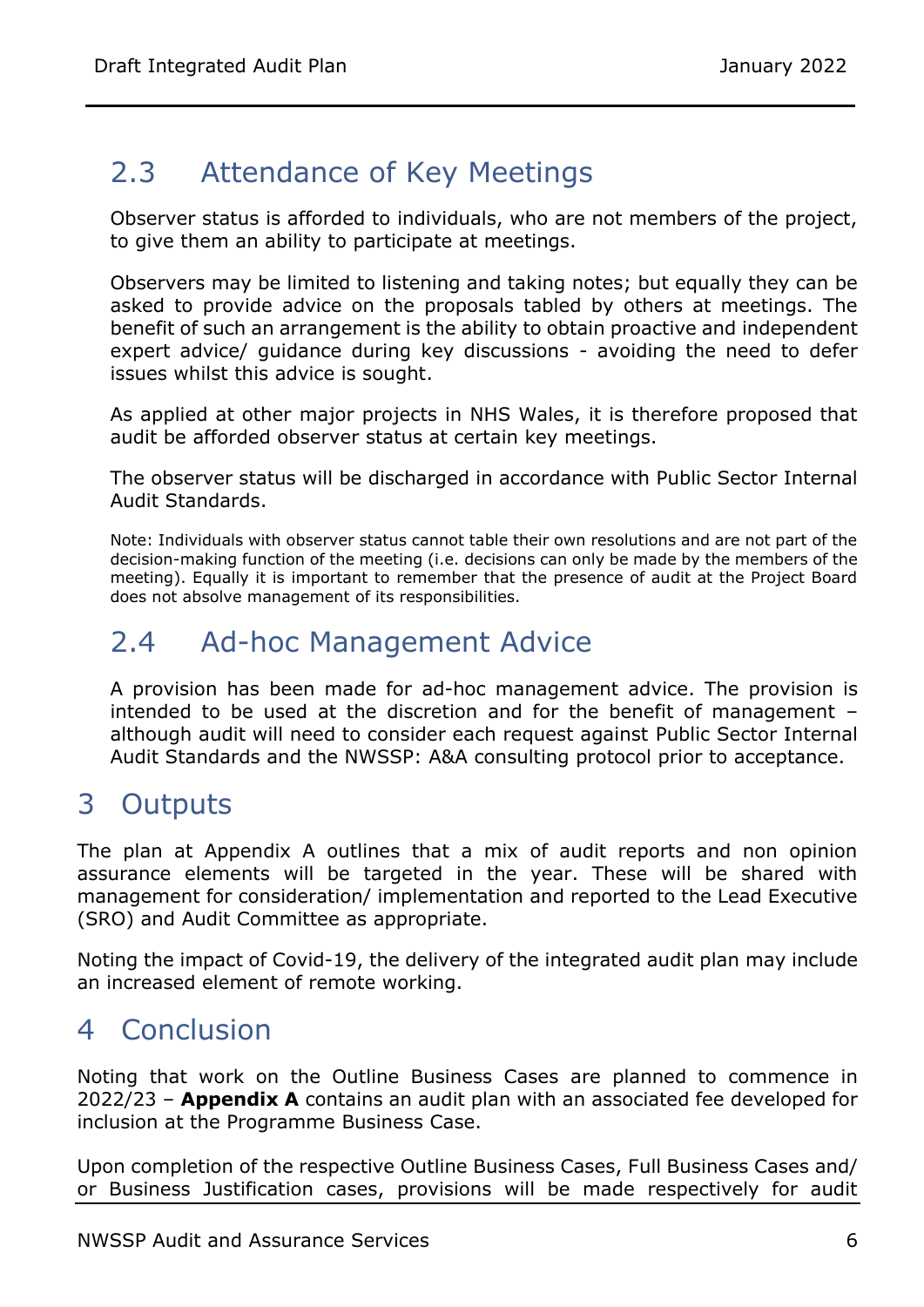<span id="page-6-0"></span>coverage – negating the need for an ongoing audit provision at a programme level.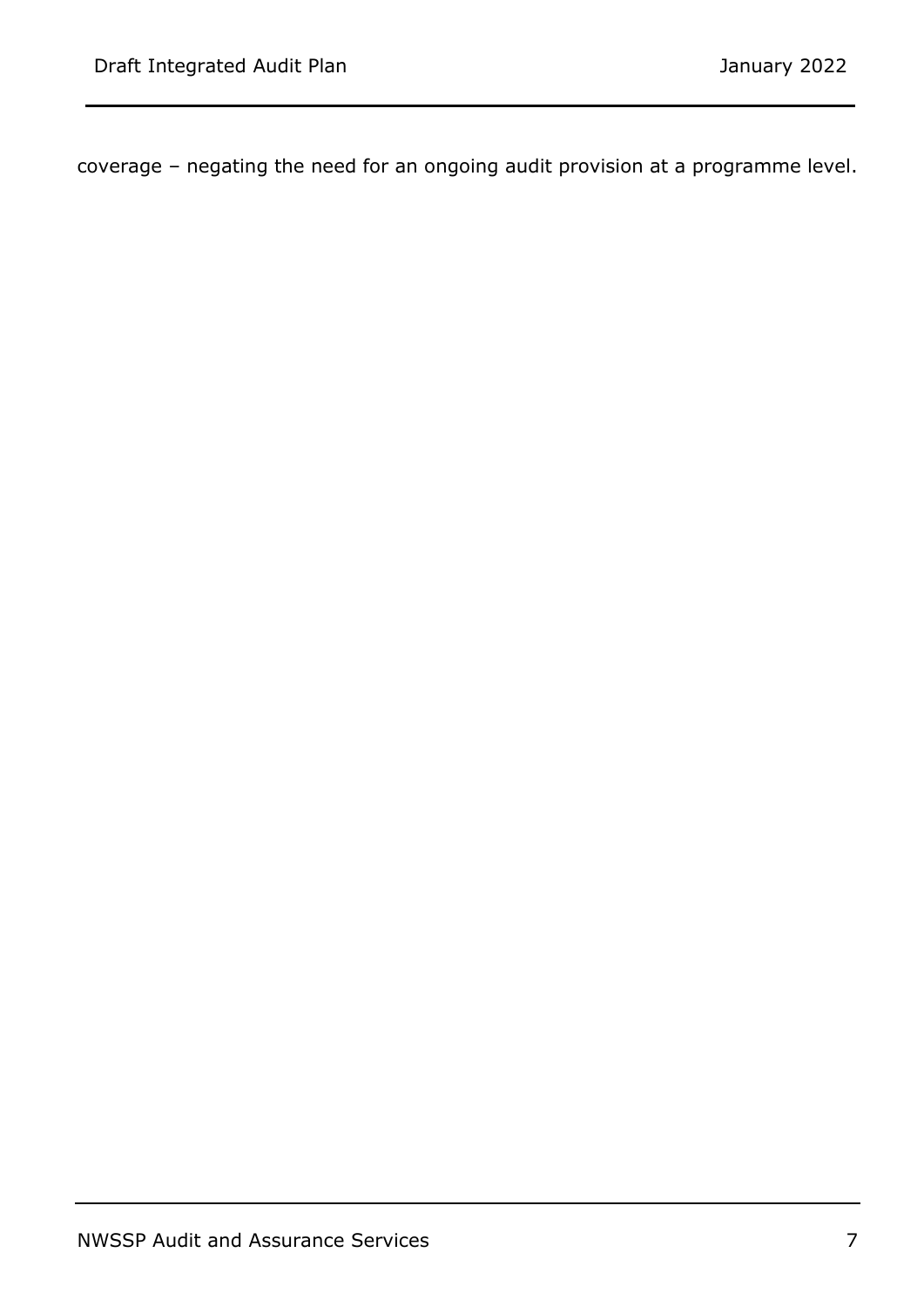#### 5 Recommendation

Accordingly, the following is recommended:

- 1. Agreement of the draft integrated audit plan and associated fee, **subject to annual review.**
- 2. The audit requirement should be fully reflected at the Integrated Assurance & Approval Plan (IAAP), and the audit charge reflected within the programme business case(s).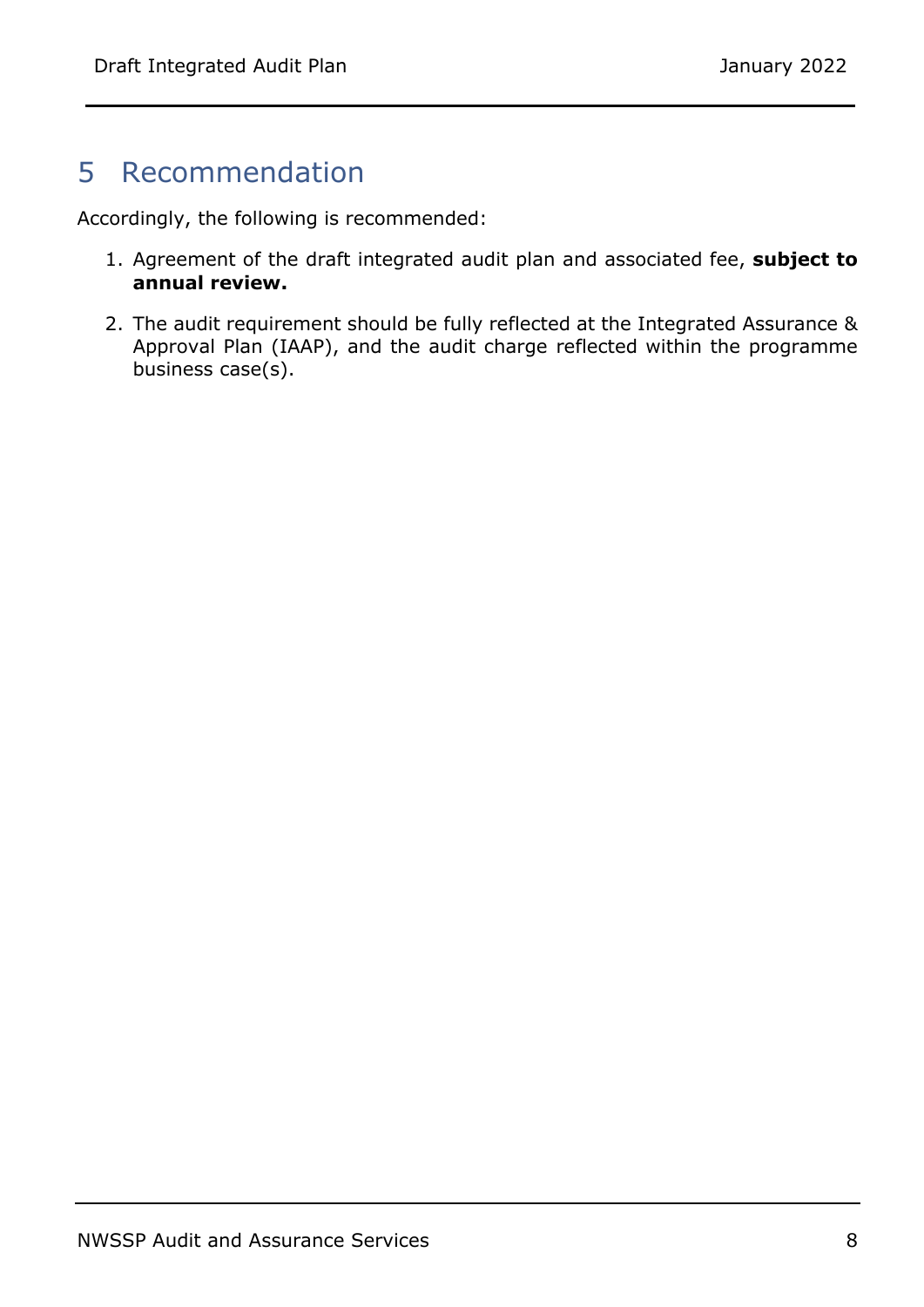## Appendix A: Integrated Audit Plan

| <b>Assurance/Approval</b>                | <b>Outline Scope</b>                                                                                                                                                                                                                                                                                                                                                                                                                                                                                                                                                                               |    |         |                                                                              |                         |          |    |          |                                     |    |                            |             |  | <b>Audit Plan</b> |         |                                    |  |                                                                            |  |  |  |   |  |                         |  |  |  |   |                 |
|------------------------------------------|----------------------------------------------------------------------------------------------------------------------------------------------------------------------------------------------------------------------------------------------------------------------------------------------------------------------------------------------------------------------------------------------------------------------------------------------------------------------------------------------------------------------------------------------------------------------------------------------------|----|---------|------------------------------------------------------------------------------|-------------------------|----------|----|----------|-------------------------------------|----|----------------------------|-------------|--|-------------------|---------|------------------------------------|--|----------------------------------------------------------------------------|--|--|--|---|--|-------------------------|--|--|--|---|-----------------|
|                                          |                                                                                                                                                                                                                                                                                                                                                                                                                                                                                                                                                                                                    |    | 2021/22 |                                                                              |                         | 2022/23  |    | 2023/24  |                                     |    |                            | 2024/25     |  |                   | 2025/26 | 2026/27<br>2027/28<br>2028/29      |  |                                                                            |  |  |  |   |  | 2029/30                 |  |  |  |   |                 |
|                                          |                                                                                                                                                                                                                                                                                                                                                                                                                                                                                                                                                                                                    | Q1 |         | $Q2$ $Q3$<br>Q4                                                              |                         | Q1 Q2 Q3 | Q4 | Q1 Q2 Q3 |                                     | Q4 |                            | Q1 Q2 Q3 Q4 |  |                   |         |                                    |  | Q1 Q2 Q3 Q4 Q1 Q2 Q3 Q4 Q1 Q2 Q3 Q4                                        |  |  |  |   |  | Q1 Q2 Q3 Q4 Q1 Q2 Q3 Q4 |  |  |  |   |                 |
|                                          |                                                                                                                                                                                                                                                                                                                                                                                                                                                                                                                                                                                                    |    |         |                                                                              |                         |          |    |          | <b>Programme/Project Milestones</b> |    |                            |             |  |                   |         |                                    |  |                                                                            |  |  |  |   |  |                         |  |  |  |   |                 |
| <b>Approvals</b>                         | <b>Current Timelines:</b><br>PBC Submission January 2022<br>PBC Approval May 2022                                                                                                                                                                                                                                                                                                                                                                                                                                                                                                                  |    | ٥<br>gc |                                                                              | <b>WG Approval</b><br>힆 |          |    |          |                                     |    | OBC/FBC/BJC<br>Development |             |  |                   |         | 휵<br>g<br>$\widetilde{\mathbb{E}}$ |  |                                                                            |  |  |  | 8 |  |                         |  |  |  | 8 | ning<br>ge<br>O |
| <b>General Programme-Level Assurance</b> |                                                                                                                                                                                                                                                                                                                                                                                                                                                                                                                                                                                                    |    |         |                                                                              |                         |          |    |          |                                     |    |                            |             |  |                   |         |                                    |  |                                                                            |  |  |  |   |  |                         |  |  |  |   |                 |
| Validation of Management Action          |                                                                                                                                                                                                                                                                                                                                                                                                                                                                                                                                                                                                    |    |         |                                                                              |                         |          |    |          |                                     |    |                            |             |  |                   |         |                                    |  |                                                                            |  |  |  |   |  |                         |  |  |  |   |                 |
| Governance                               | e.g.<br>Board Assurances<br>Executive Leadership<br>Defined Arrangements<br>Effectiveness of Operation<br>Adequacy of Management and Control Arrangements<br>Approvals<br>Readiness to Proceed<br>Adequacy and effectiveness of work streams                                                                                                                                                                                                                                                                                                                                                       |    |         |                                                                              |                         |          |    |          |                                     |    |                            |             |  |                   |         |                                    |  | Audit Coverage to be Provided from Provisions at Respective Business Cases |  |  |  |   |  |                         |  |  |  |   |                 |
| <b>Functional Assurance</b>              |                                                                                                                                                                                                                                                                                                                                                                                                                                                                                                                                                                                                    |    |         |                                                                              |                         |          |    |          |                                     |    |                            |             |  |                   |         |                                    |  |                                                                            |  |  |  |   |  |                         |  |  |  |   |                 |
| Financial                                | e.g.<br><b>Approvals</b><br><b>Budget setting</b><br>Financial Monitoring/Management<br>Use of Project Bank Accounts<br>Cost Control<br>Risk Management (and associated costs)<br>Ongoing Cost Monitoring                                                                                                                                                                                                                                                                                                                                                                                          |    |         |                                                                              |                         |          |    |          |                                     |    |                            |             |  |                   |         |                                    |  |                                                                            |  |  |  |   |  |                         |  |  |  |   |                 |
| Technical                                | e.g.<br>Programme Management<br>Determination of Target Cost<br>Tender Evaluation<br>Completion of Contractual/ Appointment<br>Documentation<br>Planning Approvals<br>Delivery of Planning Conditions/Requirements<br>Validation of costs to date<br>Fee Management<br>Calculation of Pain/Gain<br>Adequacy of site surveys incl. Construction<br>Environmental Management Plan, Green Information<br>Management System, EPS Licence arrangements etc.<br>Compliance with Framework Conditions<br>Utilities Management<br>Compliance with third party agreements<br>Agreement of the Final Account |    |         | <b>General Provision for</b><br><b>Major Projects</b><br>Scope to be agreed. |                         |          |    |          |                                     |    |                            |             |  |                   |         |                                    |  | Audit Coverage to be Provided from Provisions at Respective Business Cases |  |  |  |   |  |                         |  |  |  |   |                 |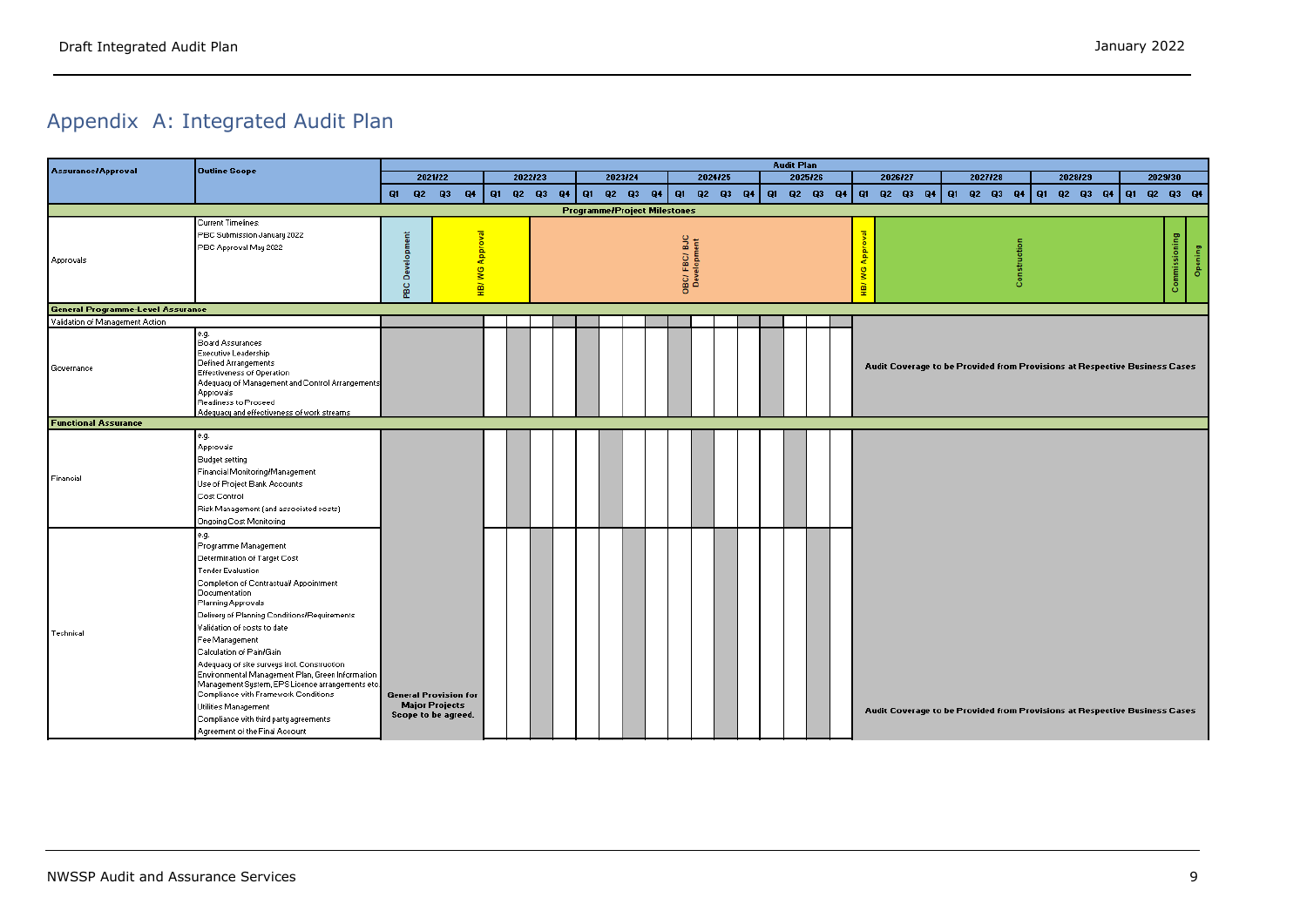| <b>Quality</b>                    | e.g.<br>Establishment of Quality Control Standards<br>Clarity of Client Brief/ Design<br>Adequacy of the Case for Change Scrutiny is<br>adequately addressed<br><b>Affordability</b><br>Achievement/delivery of critical success factors<br>Compliance with Community Benefits Policy<br>Management of Derogations<br>Compliance with Breeam<br>Impact of Value Engineering / Affordability Analysis<br>Compliance with Design Warranties<br>Performance Management |  |  |  |  |  |  |  |  |  |
|-----------------------------------|---------------------------------------------------------------------------------------------------------------------------------------------------------------------------------------------------------------------------------------------------------------------------------------------------------------------------------------------------------------------------------------------------------------------------------------------------------------------|--|--|--|--|--|--|--|--|--|
| Information                       | Change Management<br>Commissioning/Handover<br>e.g.<br>Information Management Systems                                                                                                                                                                                                                                                                                                                                                                               |  |  |  |  |  |  |  |  |  |
| Stakeholder(s)                    | e.g.<br>Communication Strategy<br>Active Stakeholder Engagement<br>Management of Objections                                                                                                                                                                                                                                                                                                                                                                         |  |  |  |  |  |  |  |  |  |
| Annual Planning Update            |                                                                                                                                                                                                                                                                                                                                                                                                                                                                     |  |  |  |  |  |  |  |  |  |
| Attendance at Key Meetings        |                                                                                                                                                                                                                                                                                                                                                                                                                                                                     |  |  |  |  |  |  |  |  |  |
| SRO/ Project Director Support     |                                                                                                                                                                                                                                                                                                                                                                                                                                                                     |  |  |  |  |  |  |  |  |  |
| General Advisory Support          |                                                                                                                                                                                                                                                                                                                                                                                                                                                                     |  |  |  |  |  |  |  |  |  |
| Audit Committee Prep & Attendance |                                                                                                                                                                                                                                                                                                                                                                                                                                                                     |  |  |  |  |  |  |  |  |  |

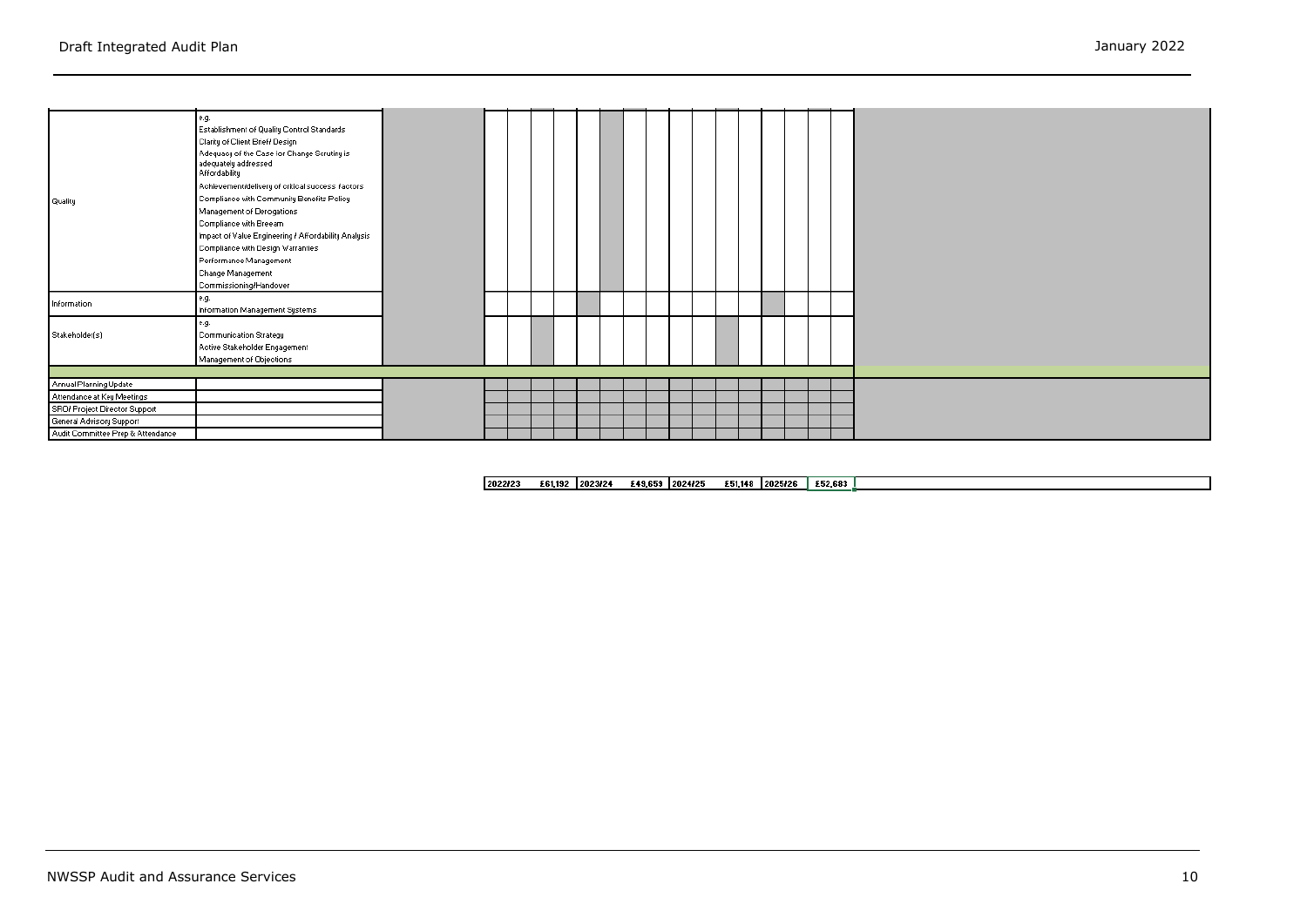#### Appendix B: Assurance opinion and action plan risk rating

#### **Audit Assurance Ratings**

| <b>Substantial</b><br>assurance    | The Board can take <b>substantial assurance</b> that<br>arrangements to secure governance, risk management<br>and internal control, within those areas under review,<br>are suitably designed and applied effectively. Few<br>matters require attention and are compliance or<br>advisory in nature with low impact on residual risk<br>exposure.                              |
|------------------------------------|--------------------------------------------------------------------------------------------------------------------------------------------------------------------------------------------------------------------------------------------------------------------------------------------------------------------------------------------------------------------------------|
| <b>Reasonable</b><br>assurance     | The Board can take reasonable assurance that<br>arrangements to secure governance, risk management<br>and internal control, within those areas under review,<br>are suitably designed and applied effectively. Some<br>matters require management attention in control<br>design or compliance with low to <b>moderate impact on</b><br>residual risk exposure until resolved. |
| <b>Limited</b><br>assurance        | can take<br>limited assurance<br>The<br>Board<br>that<br>arrangements to secure governance, risk management<br>and internal control, within those areas under review,<br>are suitably designed and applied effectively. More<br>significant matters require management attention with<br>moderate impact on residual risk exposure until<br>resolved.                          |
| <b>No assurance</b>                | The Board can take no assurance that arrangements<br>in place to secure governance, risk management and<br>internal control, within those areas under review, are<br>suitably designed and applied effectively. Action is<br>required to address the whole control framework in this<br>area with <b>high impact on residual risk</b> exposure until<br>resolved.              |
| <b>Assurance not</b><br>applicable | Given to reviews and support provided to management<br>which form part of the internal audit plan, to which the<br>assurance definitions are not appropriate but which<br>are relevant to the evidence base upon which the<br>overall opinion is formed.                                                                                                                       |